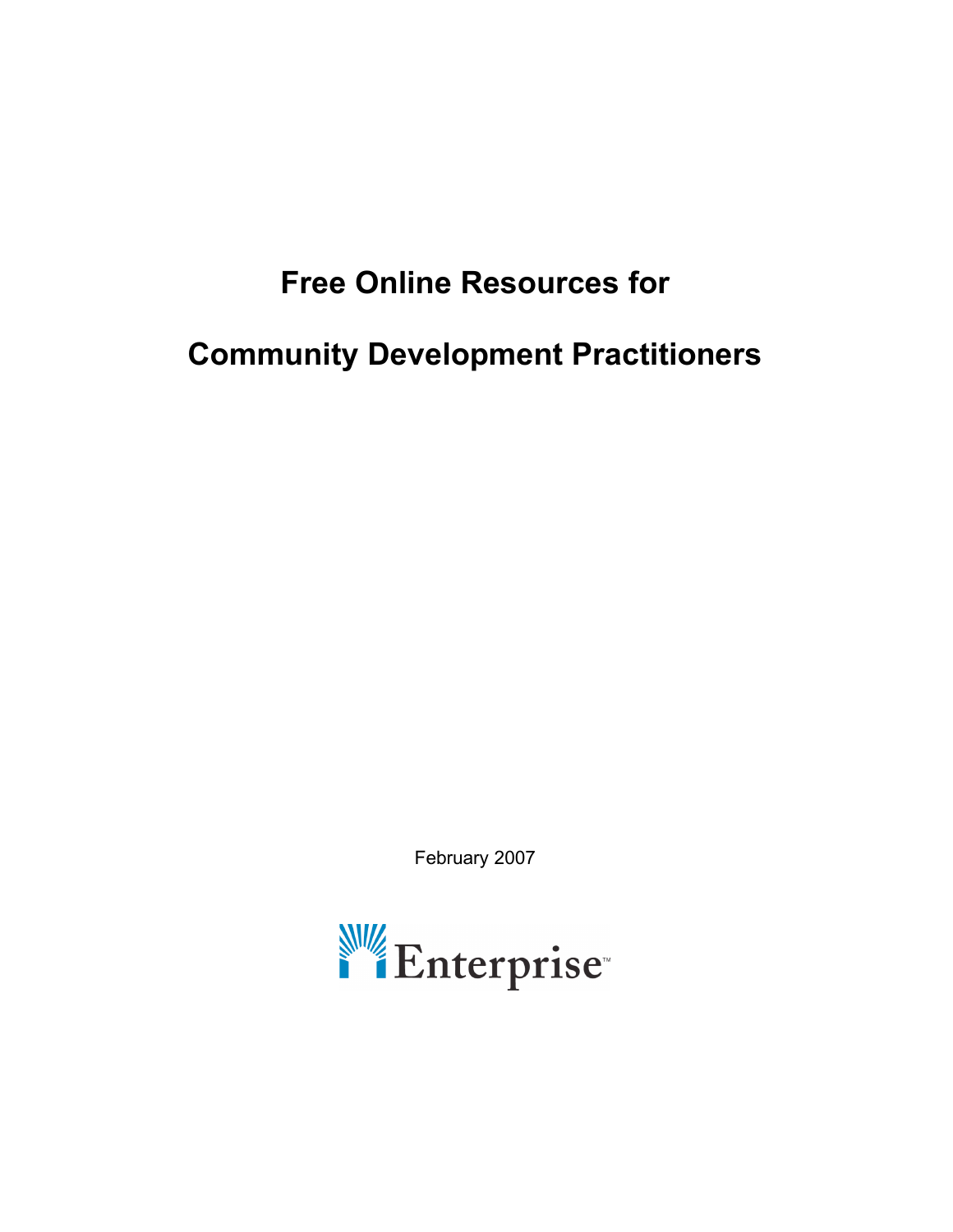## **Table of Contents**

| <b>Major Community Development Resources</b>                                  |  |
|-------------------------------------------------------------------------------|--|
|                                                                               |  |
| KnowledgePlex                                                                 |  |
| DataPlace                                                                     |  |
|                                                                               |  |
| Enterprise Resource Database                                                  |  |
| <b>Housing Development Tutorial</b>                                           |  |
| <b>Funding Database</b>                                                       |  |
| <b>Publications Catalog</b>                                                   |  |
| <b>Online Events</b>                                                          |  |
| <b>Workforce Tutorial</b>                                                     |  |
| Child Care Library                                                            |  |
| <b>Community Development Library</b>                                          |  |
| <b>Green Communities</b>                                                      |  |
| <b>National Resident Services Collaborative</b>                               |  |
| Supportive Housing Investment Partnership                                     |  |
|                                                                               |  |
| <b>HUD Online Library</b>                                                     |  |
| <b>HUD USER</b>                                                               |  |
|                                                                               |  |
| <b>Community Strategies</b>                                                   |  |
| Publications                                                                  |  |
| <b>Best Practices (Winning Strategies)</b>                                    |  |
| <b>Web Links</b>                                                              |  |
| Publications                                                                  |  |
| <b>Online Experts</b>                                                         |  |
| <b>Web Links</b>                                                              |  |
|                                                                               |  |
| Publications                                                                  |  |
| Rural Housing and Economic Development Gateway                                |  |
|                                                                               |  |
| <b>Niche Community Development Resources</b>                                  |  |
|                                                                               |  |
|                                                                               |  |
| Brookings Institution Center of Metropolitan Policy, Urban Markets Initiative |  |
|                                                                               |  |
|                                                                               |  |
|                                                                               |  |
|                                                                               |  |
|                                                                               |  |
|                                                                               |  |
|                                                                               |  |
|                                                                               |  |
|                                                                               |  |
|                                                                               |  |
|                                                                               |  |
|                                                                               |  |
|                                                                               |  |
|                                                                               |  |
|                                                                               |  |
|                                                                               |  |
|                                                                               |  |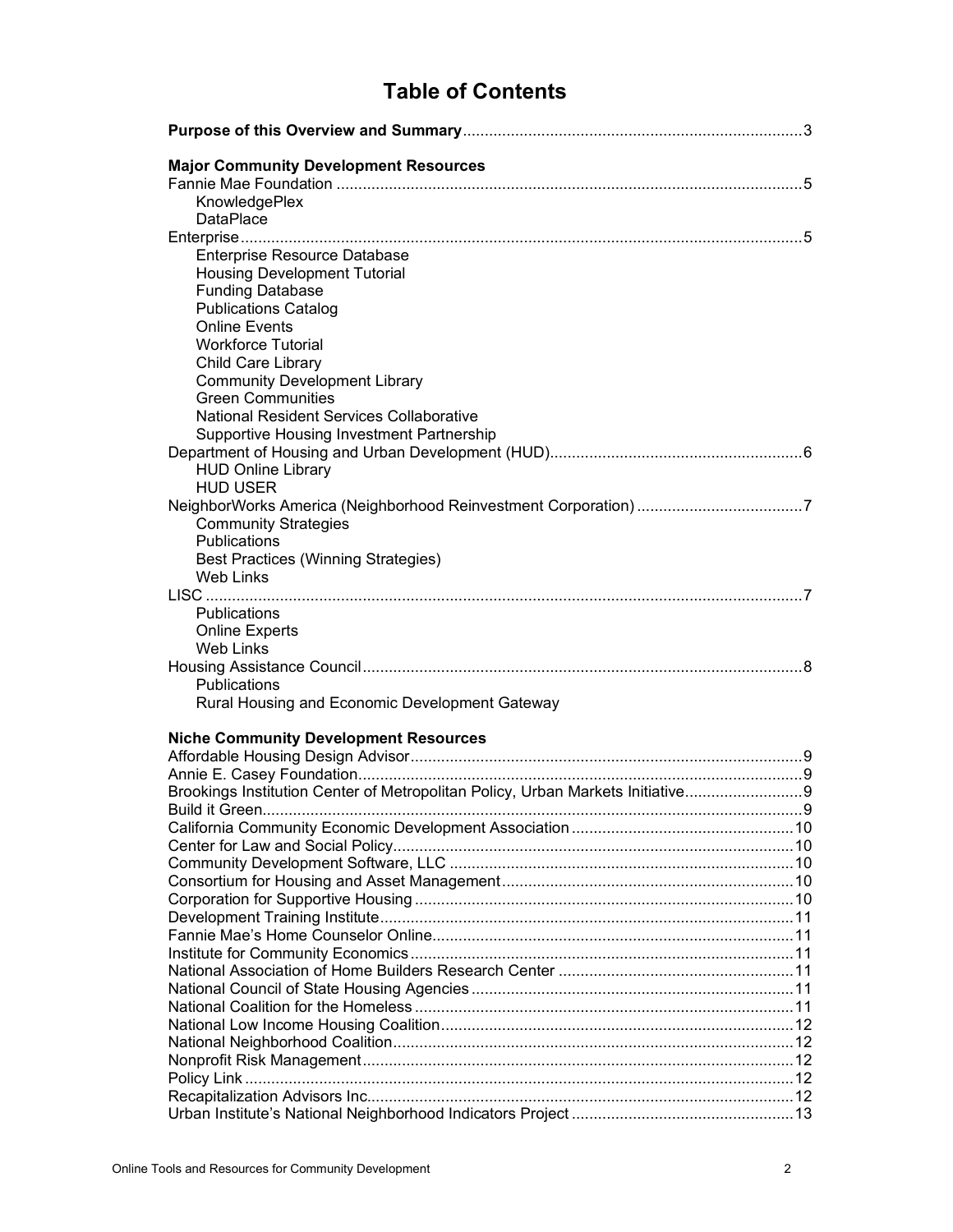### **Purpose of this Overview**

This overview reports on over two dozen organizations, describing their online offerings. It includes a review of the six leading nonprofits and HUD, which provide the majority of free resources and serve a breadth of community development work. In addition, it offers a brief overview of the sites serving niche areas within the industry.

### **Summary**

Offering access to more than 4,000 resources through its database and thousands more news stories, Fannie Mae Foundation's **KnowledgePlex** is the largest source of free information available to community development practitioners. KnowledgePlex electronically searches the online resources available from its 24 community development partners and serves them up under a series of topics for those who prefer to browse or via a very powerful search engine that accesses the actual content of the documents for key words. It focuses on policymakers, as well as practitioners, media and scholars. And its offerings go beyond static resources. It also offers a series of online presentations on a variety of topics ("expert chats" produced with its partners), as well as an industry calendar (also populated by its 24 partners), and a continuous news feed of community development media coverage, which is summarized for registered users in a free weekly email.

The **Enterprise Resource Database** includes access to 600 free resources on housing and community development. It includes a wealth of hands-on, how-to documents that serve as adaptable model documents in housing, finance, community development, supportive housing and more. Unique to Enterprise is its suite of tutorials (housing development, fundraising, resident services and workflow) and other tools that serve up specific resources from its Enterprise Resource Database in a variety of formats for jumpstarting a housing or community development project.

The **U.S. Department of Housing and Urban Development (HUD)** provides over 800 publications and data sets through various online resources, including its online Library and HUD USER, where one can access original HUD reports as well as raw data. In addition to its focus on housing, HUD's webpages also offer resources and information devoted to community and economic development issues and homelessness.

**NeighborWorks America** offers almost 700 resources. Most notable are its Community Strategies collection of 240 forums, reports and papers on key topics in community development and its Best Practices section, which includes 282 entries from the 237-member NeighborWorks® network that describe innovative approaches used in revitalizing neighborhoods and serving families.

**LISC** also has a total offering of more than 500 resources. LISC offers almost 150 publications online, mostly reports, available free in PDF format only to registered users. Topics include: Affordable Housing (40), Social and Economic Development (64), Organizational Development (13), Planning and Land Use (17). It also offers online expert chats in a variety of topics and has a well-stocked library of 380 links to other online resources.

The **Housing Assistance Council** offers 300-plus publications, mostly reports, information sheets and case studies, with a few manuals. They are available for free in PDF format or for a small charge for the print version. Notable is its Rural Housing and Economic Development Gateway, a collection of 88 resources created to provide technical assistance, training, and information resources in support of community development in rural America.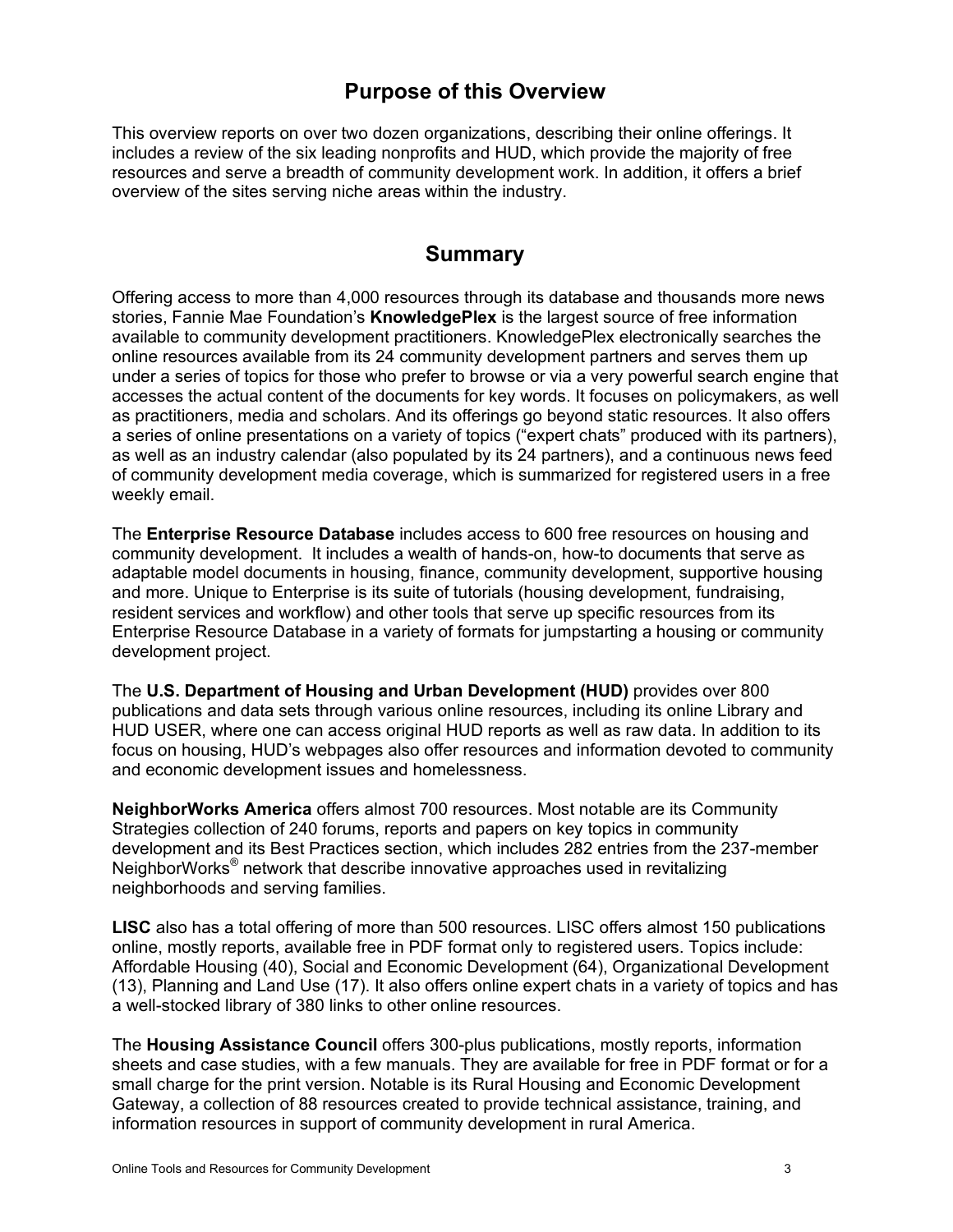### **Providers and Their Free Online Resources for Community Development Practitioners**

| <b>Publisher and Resource</b>                         | <b>URL</b>                                                                       |
|-------------------------------------------------------|----------------------------------------------------------------------------------|
|                                                       |                                                                                  |
| <b>Fannie Mae Foundation</b>                          | www.fanniemaefoundation.org                                                      |
| KnowledgePlex                                         | www.knowledgeplex.org                                                            |
| <b>Expert Chats</b>                                   | www.knowledgeplex.org/xchat.html                                                 |
| <b>DataPlace</b>                                      | www.dataplace.org                                                                |
|                                                       |                                                                                  |
| <b>Enterprise</b>                                     | www.enterprisecommunity.org/resources                                            |
| <b>Enterprise Resource</b>                            |                                                                                  |
| Database                                              | www.practitionerresources.org/                                                   |
| <b>Housing Development</b>                            | http://www.enterprisecommunity.org/resources/tutorials/housing de                |
| <b>Tutorial</b>                                       | velopment/                                                                       |
|                                                       | http://www.enterprisecommunity.org/resources/tutorials/workforce                 |
| <b>Workforce Tutorial</b>                             | development/                                                                     |
| <b>Online Publications</b>                            | www.enterprisecommunity.org/resources/publications catalog/                      |
| <b>Funding Database</b>                               | www.enterprisecommunity.org/resources/funding database/                          |
| <b>Online Events</b>                                  | www.enterprisecommunity.org/training and events/webinars/                        |
| Child Care Library                                    | www.enterprisecommunity.org/resources/publications catalog/defa<br>ult.asp#child |
| <b>Community Development</b>                          | www.enterprisecommunity.org/resources/publications catalog/defa                  |
| Library                                               | ult.asp#cdl                                                                      |
| <b>Community Development</b>                          |                                                                                  |
| Software, LLC                                         | http://www.communitydevelopmentsoftware.com/home.asp                             |
| <b>Green Communities</b>                              | http://www.greencommunitiesonline.org/                                           |
|                                                       |                                                                                  |
| Department of Housing and Urban<br><b>Development</b> | www.hud.gov                                                                      |
| <b>HUD Online Library</b>                             | www.hud.gov/library/index.cfm                                                    |
| <b>HUD USER</b>                                       | www.huduser.org                                                                  |
|                                                       |                                                                                  |
| NeighborWorks America (NRC)                           | http://www.nw.org/network/home.asp                                               |
| Publications                                          | www.nw.org/network/pubs/studies/default.asp                                      |
| <b>Community Strategies</b>                           | www.nw.org/network/comstrat/comstrat.asp                                         |
| <b>Best Practices (Winning</b>                        |                                                                                  |
| Strategies)                                           | www.nw2.org/WinningStrategies/index.asp                                          |
| <b>Web Links</b>                                      | www.nw.org/network/links/links.asp                                               |
|                                                       |                                                                                  |
| <b>LISC</b>                                           | www.lisc.org/                                                                    |
| <b>Publications List</b>                              | www.lisc.org/resources/                                                          |
| <b>Experts Online</b>                                 | www.lisc.org/resources/experts_index.shtml                                       |
|                                                       |                                                                                  |
| <b>Housing Assistance Council</b>                     | www.ruralhome.org/index.php                                                      |
| <b>Publications List</b>                              | http://www.ruralhome.org/info.php                                                |
| Rural Housing and Ec. Dev.                            | http://www.hud.gov/offices/cpd/economicdevelopment/programs/rh                   |
| Gateway                                               | ed/gateway/about.htm                                                             |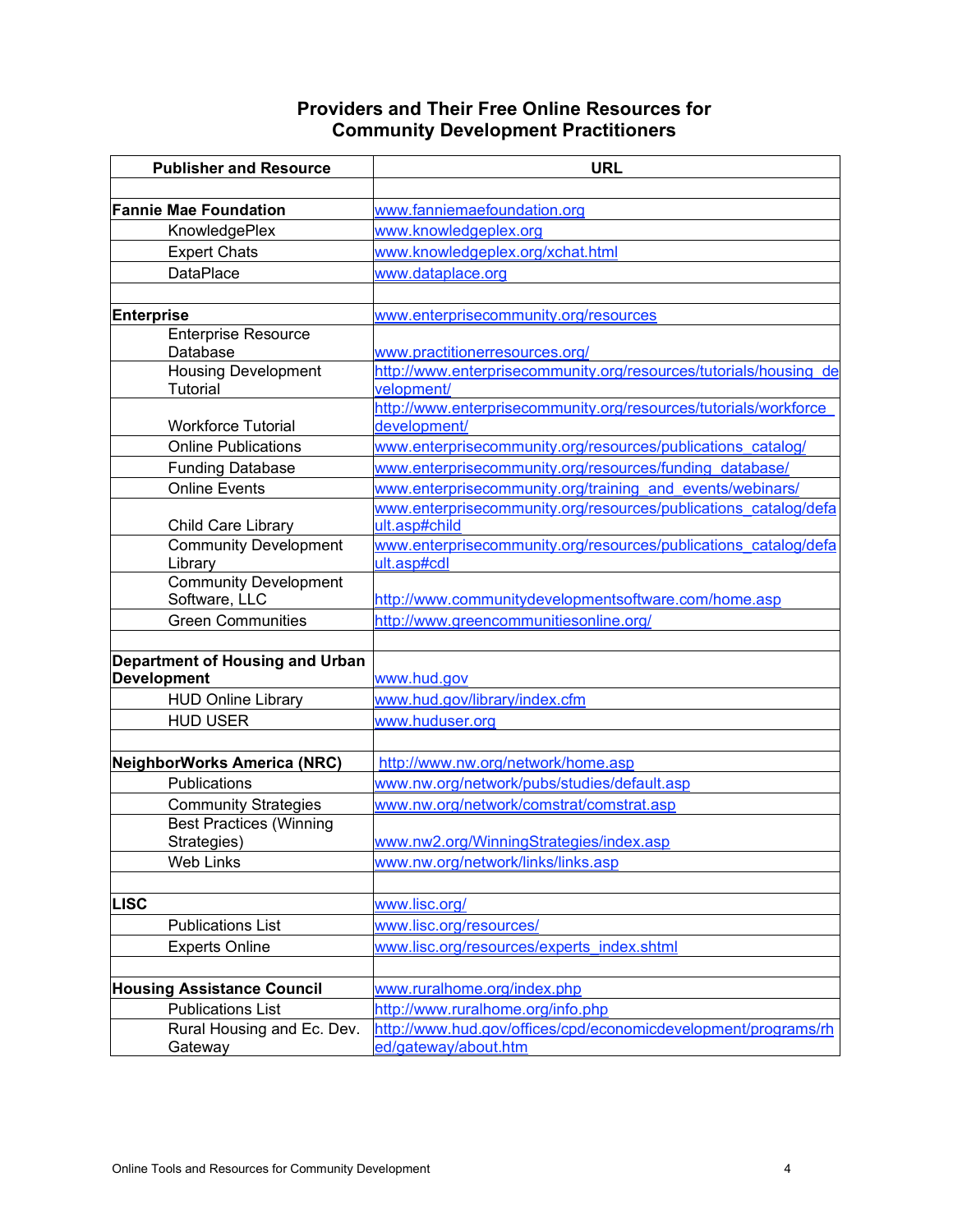### **Major Community Development Resources**

### **Fannie Mae Foundation**

The Fannie Mae Foundation creates affordable homeownership and housing opportunities through innovative partnerships and initiatives that build healthy, vibrant communities across the United States.

### **KnowledgePlex**: http://www.knowledgeplex.org/

*The affordable housing and community development resource for professionals* KnowledgePlex is published by Fannie Mae Foundation and its founding partners to provide policy-makers, practitioners, media and scholars of affordable housing and community development access to information, resources, news, special reports, calendar of events, chats and discussion forums. It offers a venue for professionals to gather, to learn and to locate practical solutions and innovative ideas, timely news and authoritative information, and opportunities to interact with leaders in the housing field. With 24 industry partners participating in its content and events, KnowledgePlex is the hub of housing and community development information and activity. Documents on a variety of topics form an up-to-date, comprehensive collection practitioners can browse or search to locate research, case studies, best practices, scholarly articles and opinion pieces. It offers content recommendations based on the document the user is viewing and includes a feed of the latest news stories, which editors highlight in an email *Week in Review*. Discussion forums allow questions of housing experts during live chats, or partnering with peers to troubleshoot problems in ongoing discussions. The calendar gathers information from sources several times each week and publishes events from across the country. Finally, extranets are available for partner organizations and communities of practice. Registration is optional, and many of the resources are available to non-registered users.

#### **DataPlace**: http://www.dataplace.org

DataPlace provides housing and demographic data at geographic scales ranging from the neighborhood to the nation, for policy-makers, practitioners and scholars of community development. It offers easy access to a variety of housing and demographic data, thereby complementing the affordable housing and community development resources currently available on KnowledgePlex. Data sets for version 1.0 will include 1990 and 2000 Census, Home Mortgage Disclosure Act, Section 8 Expiring Use, and Consolidated Plan special tabulations from the 2000 Census. It offers multiple indicator display formats (maps, tables, charts, and statistical profiles for geographic areas). Along with the data, it contains aids to facilitate data use, such as metadata, analytic guidebooks, and illustrative analyses, housing data books and housing market reports, and a directory of housing data resources on the Web. Registration is optional and will be conducted through the KnowledgePlex site. Certain functions, such as the ability to save maps or user-defined neighborhoods for future sessions, might only be available to registered users.

### **Enterprise**

Enterprise Community Partners helps America's low-income families with their struggle out of poverty by providing decent homes, access to steady employment, quality child care and safer streets. Working nationwide with a network of over 2,500 community organizations and through 17 offices, Enterprise has leveraged close to \$7 billion in investments and donations to help build over 200,000 affordable homes since 1982.

#### **Information Resources:** http://www.enterprisecommunity.org/resources/

*The premier portal to hands-on, how-to information in housing, finance, and community development*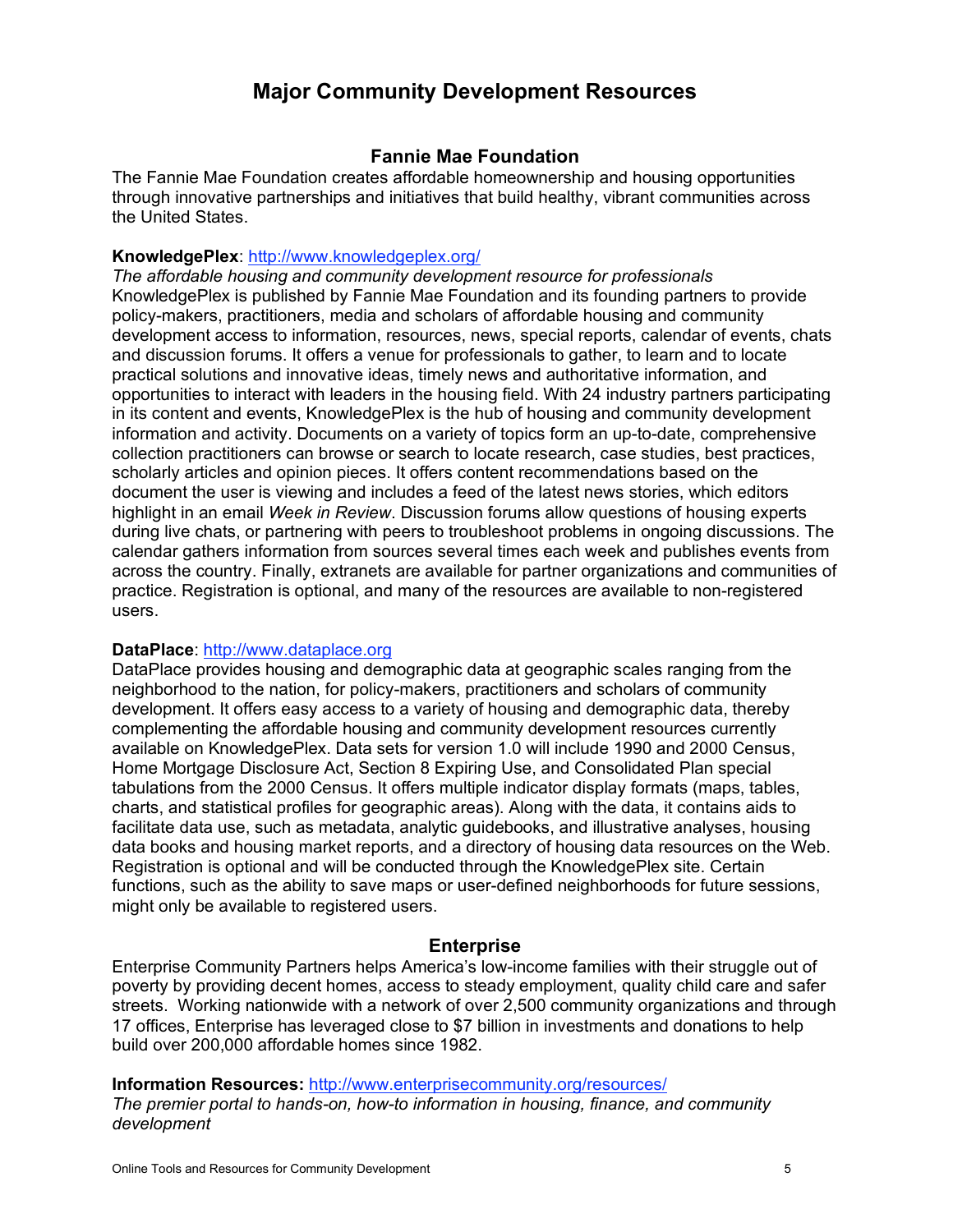- **The Enterprise Resource DatabaseTM** (ERD) provides real-life, how-to resources practitioners can use today. Browse among 10 categories that offer more than 1,200 practical resources, from overviews and model documents to spreadsheet templates and program guides and descriptions. Among its resources are more than 100 Web links.
- **Housing Development Tutorial** provides a comprehensive, step-by-step guide to developing affordable housing. It is a one-stop shop of information and tools to improve, or expand, affordable housing production systems.
- **Funding Database** provides the largest database of community development funding sources in the United States. It leads to donors, and walks through the process of effective fundraising. Information on 900 donors interested in community development, representing private and government funding, is updated daily.
- **Publications** are online for free, and in print for an affordable price. These include case studies and how-to documentation on housing, finance, safety, jobs, child care and nonprofit management.
- **Online Events** offer skill-building and programmatic topics as well as perspectives on the structure, sustainability and effectiveness of community development and housing, and issues affecting them.
- **Workforce Tutorial** provides a step-by-step guide to developing a workforce program that succeeds by designing a program to serve both job seekers and employers with equal success. It links to tools, strategies, Internet resources and suggestions for improving program performance, and it guides workforce service providers clearly, systematically and chronologically through the process.
- **Child Care Library** helps improve child care in the community. It is a series of seven manuals that help providers and community development practitioners improve the child care supply, quality and affordability. Available free online and for purchase in print, it includes substantial resources for more information and support.
- **Community Development Library** offers tools and resources for success in community development through a series of 37 manuals, two videos and a CD ROM (in six categories) that addresses housing and organizational issues for small nonprofits.

### **Green Communities:** http://www.greencommunitiesonline.org/

Green Communities is a five-year, \$555 million initiative to build more than 8,500 environmentally healthy homes for low-income families, created by Enterprise in partnership with the Natural Resources Defense Council. It provides grants, financing, tax-credit equity, and technical assistance to affordable-housing developers who meet specified criteria.

### **National Resident Services Collaborative:** http://www.residentservices.org/

Established by NeighborWorks America and Enterprise, this site includes resources to improve and increase the delivery of resident services in affordable housing for families.

### **Supportive Housing Investment Partnership (SHIP):** www.shippartners.org

A partnership of Enterprise and the Corporation for Supportive Housing (CSH), SHIP will combine their resources to create more permanent housing with services for homeless families and individuals. The site will link users to CSH's site for resources.

### **Department of Housing and Urban Development (HUD)**

HUD is the federal agency charged with increasing homeownership, supporting community development initiatives, and improving access for all to affordable housing. With oversight of most federal housing policies and programs, HUD provides resources and assistance to organizations and communities that share its mission.

### **HUD Online Library:** http://www.hud.gov/library/index.cfm

The HUD library provides access to a wealth of information, publications, fact sheets, and reports on housing and community issues, as well as links to outside resources and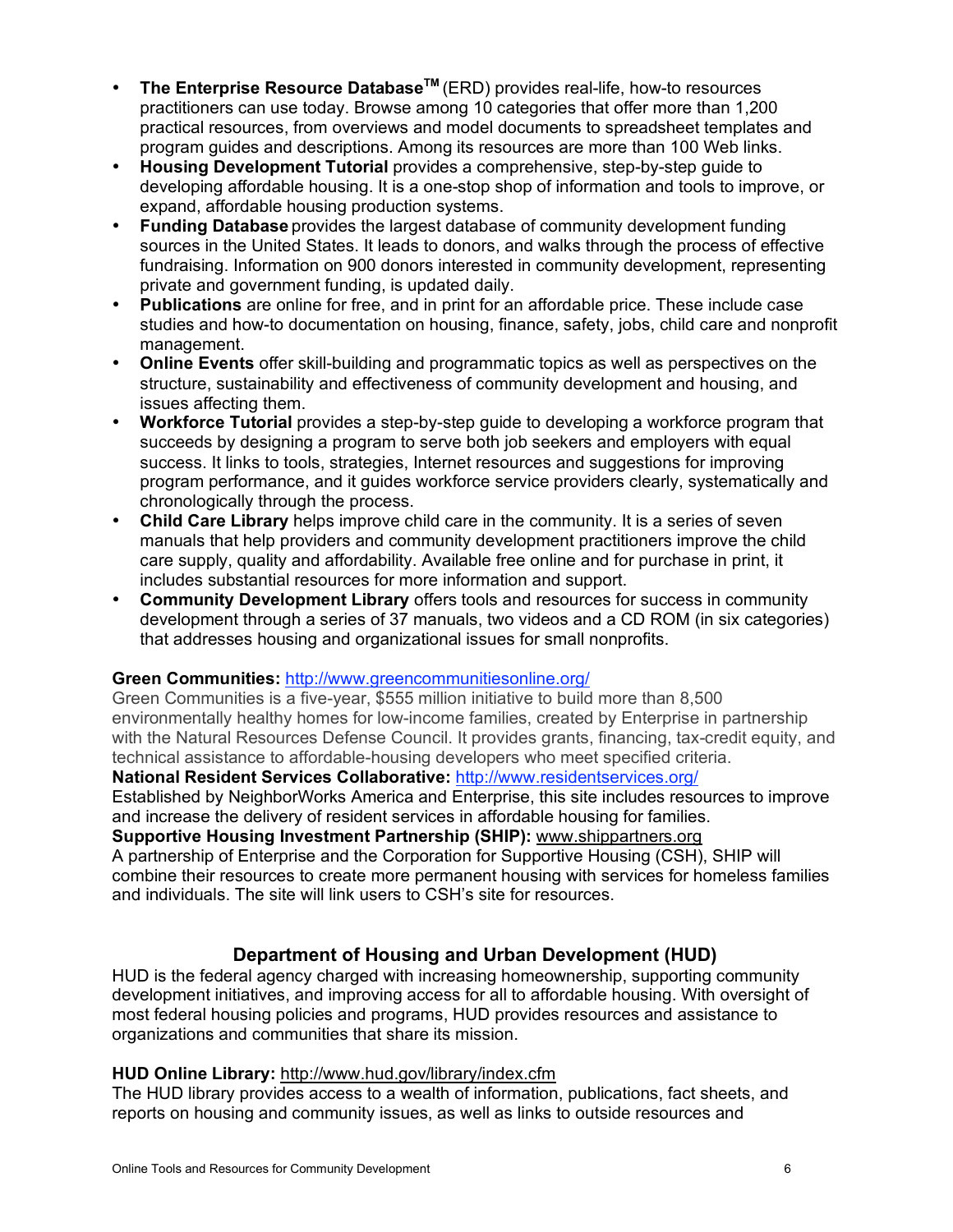organizations working in the field. The library is organized into 20 "bookshelves," each focused on an individual facet of HUD's mission, and provides easy navigation through the myriad documents and web pages available. The library acts as the clearinghouse for HUD publications and includes an archive of historical resources that may no longer be accessible elsewhere. The first bookshelf includes a list of the most frequently visited pages on HUD's website.

#### **HUD USER:** http://www.huduser.org

Sponsored by the Policy Development and Research Information Service, HUD USER is the online home of over 800 publications and datasets for housing research. Most of the information is available to download for free, while print copies are available from the HUD USER store for a small fee. Affiliated with the HUD USER site is the Regulatory Barriers Clearinghouse that collects and publishes state and local regulatory reform strategies that support affordable housing.

### **NeighborWorks America (Neighborhood Reinvestment Corporation)**

*Strengthening communities and transforming lives*

NeighborWorks America is a national nonprofit organization created by Congress to provide financial support, technical assistance, and training for community-based revitalization efforts. It has a network of more than 235 community-based organizations creating healthy communities through the work of thousands of residents, business people, government officials and other partners. Its Neighborhood Housing Services of America provides direct financial services to NeighborWorks network organizations by serving as a unique secondary market that brings assets to communities suffering from disinvestment and decline.

#### **Community Strategies:** http://www.nw.org/network/comstrat/comstrat.asp

The "Community Strategies" section of the Neighborhood Reinvestment Corporation's website represents the shared experience of the NeighborWorks® network and Neighborhood Reinvestment Corporation in various areas of community development and affordable housing. About 240 resources are available on a variety of subjects, including Aging in Place, Community Economic Development, Minority Homeownership and Predatory Lending; in a variety of formats: forums, reports and papers, articles and resources and links. **Publications:** http://www.nw.org/network/pubs/pubs.asp

Reports and studies on a variety of affordable housing and community development topics. **Best Practices** (Winning Strategies): http://www.nw2.org/WinningStrategies/index.asp These 282 entries are best practices from the 237-member NeighborWorks network. They describe and record innovative approaches used in revitalizing neighborhoods and serving families.

**Web Links**: http://www.nw.org/network/links/links.asp

These 117 links are broken into eight categories: Community Development, Legislative, Government, Publications, Housing, Philanthropy, Leadership and Youth Development.

### **Local Initiatives Support Collaborative (LISC)**

*Helping neighbors build communities*

A leading national intermediary, LISC dedicates the "Resources" section of its site to news, calendar events, resources, and a reference glossary and links for nonprofit community development corporations. You must register to download resources, receive their monthly online newsletter or participate in the Experts Online chats.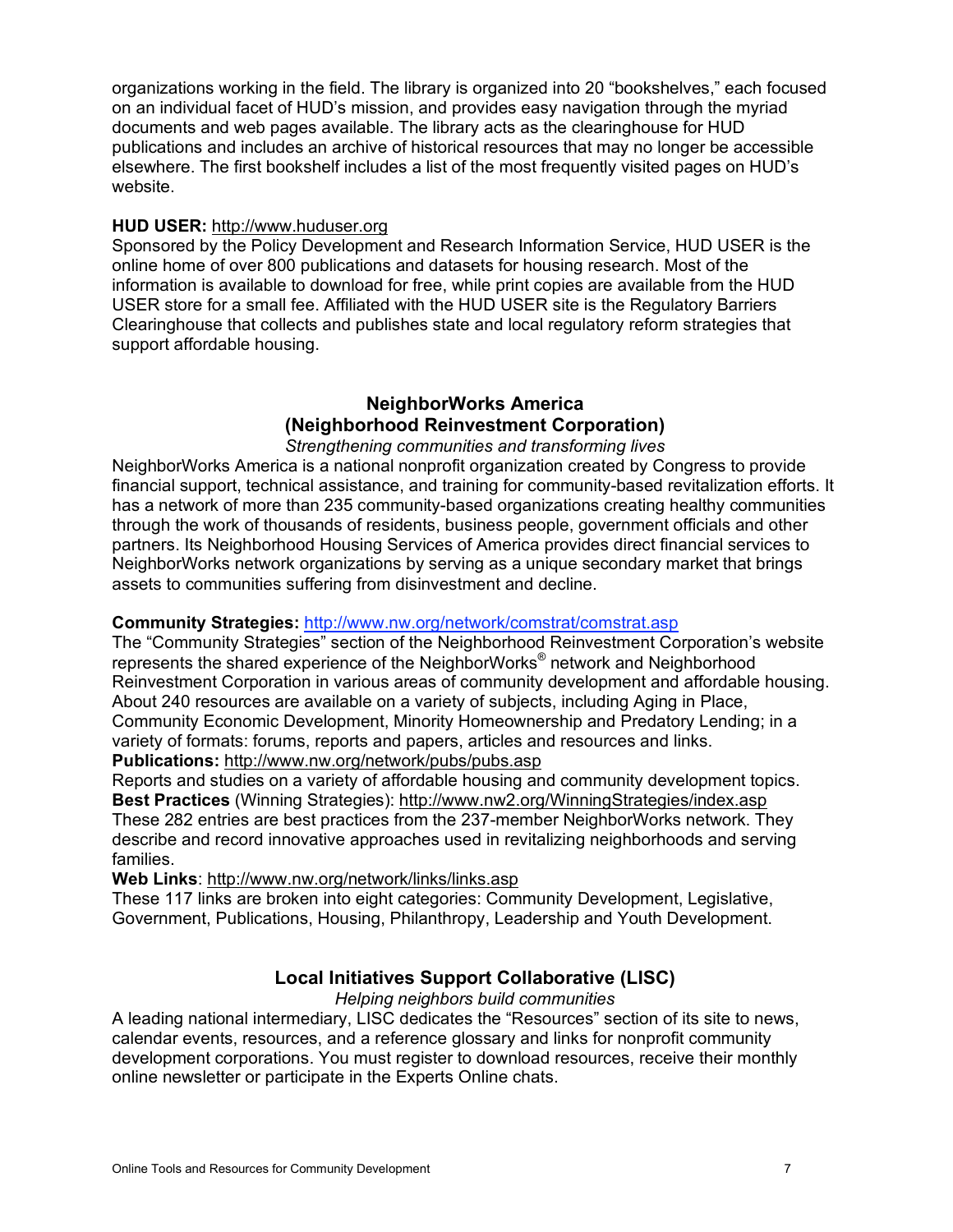#### **Publications List:** http://www.lisc.org/resources/

LISC offers almost 150 publications online, mostly reports, available (to registered users only) free in PDF format. Topics include: Affordable Housing, Social and Economic Development, Organizational Development, and Planning and Land Use.

**Online Experts:** http://www.lisc.org/resources/experts\_index.shtml

LISC has an online archive of Web-cast events, whose topics include: Financial Management, Green Building, Board Development, Strategic Planning, HUD Regulations, Vacant Properties and Housing Design.

**Web Links:** http://www.lisc.org/resources/links/

LISC has short descriptions and links to many other online resources for community development practitioners.

### **Housing Assistance Council (HAC)**

HAC helps local organizations build homes in rural America. It emphasizes local solutions, empowerment of the poor, reduced dependence and self-help strategies. It assists in the development of both single- and multi-family homes and promotes homeownership for working low-income rural families through a self-help, "sweat equity" construction method. It maintains a special focus on high-need groups and regions, including Indian country, the Mississippi Delta, farm workers, the Southwest border colonies and Appalachia.

#### **Publications List:** http://www.ruralhome.org/info.php

HAC published 300-plus publications, which include mostly reports, information sheets and case studies, with a few manuals. They are available for free in PDF format or a small charge for the print version.

#### **Rural Housing and Economic Development Gateway:**

http://www.hud.gov/offices/cpd/economicdevelopment/programs/rhed/gateway/about.htm This is an information clearinghouse created to provide technical assistance, training and information resources in support of community development in rural America.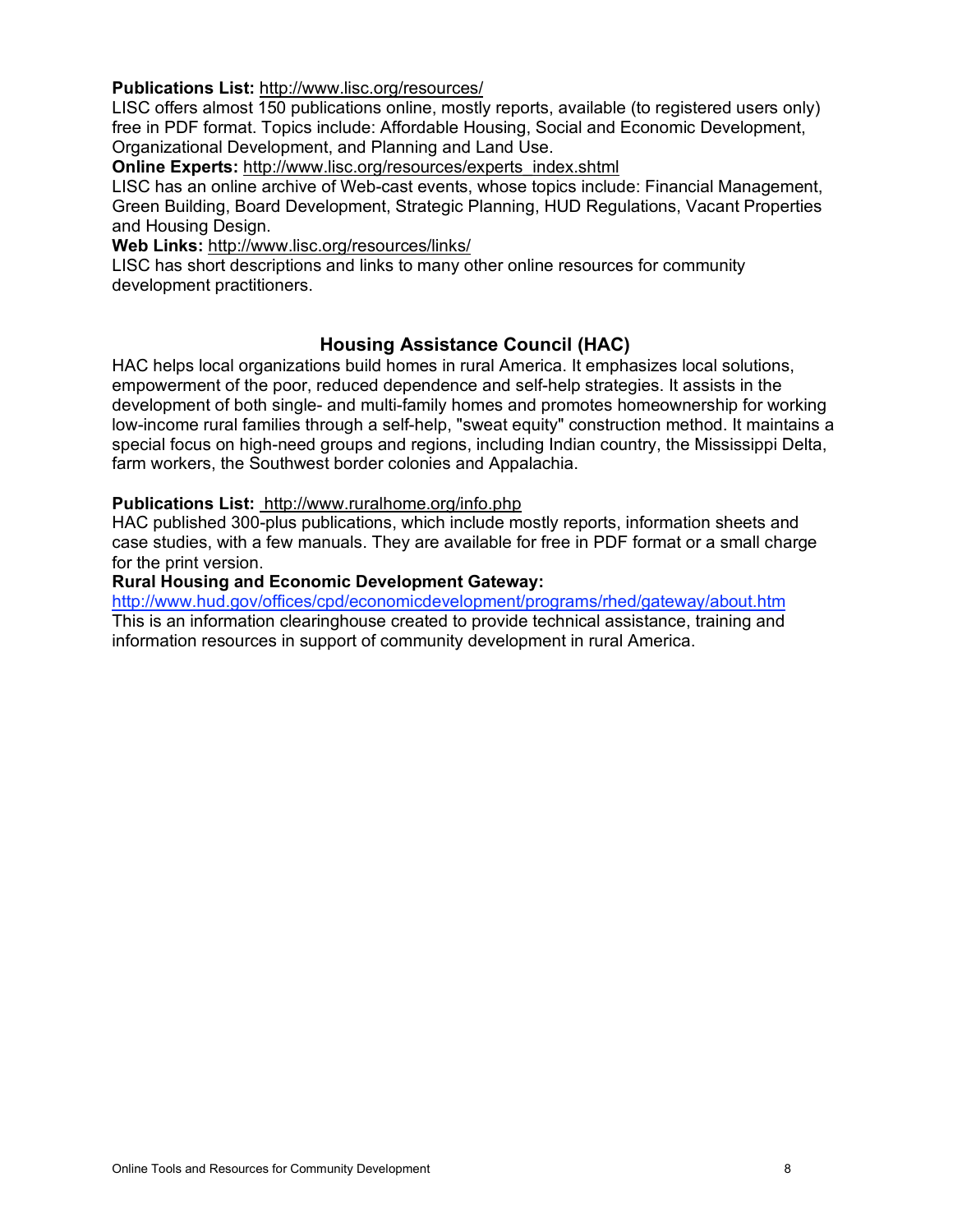### **Niche Community Development Resources**

### **Affordable Housing Design Advisor**

### http://www.designadvisor.org

*A tool, resource, idea bank and step-by step guide to design in affordable housing* Developed to help organizations that produce affordable housing achieve higher design quality, this site is funded by HUD and led by an advisory group that includes the American Institute of Architects and leaders in affordable housing (including Enterprise). It is full of useful – and usable – information. Browse under "What is Good Design?" and "Why is Design Important?" to find information about essential issues. View examples of what makes design good in the "Gallery." Under "Checklist" review the *Design Considerations Checklist* for principles focused on the special challenges of affordable housing. Read the *20 Steps to Design Quality*, a systematic, detailed procedure for making sure that excellent design is built into every step of development and that key design opportunities are taken advantage of – all firmly in the context of real-world development concerns. And before you begin a project, consider using the *Project Book*, a design-focused workbook that gives you a simple, effective way to collect all the information you will gather through the tools and activities provided at every step of the design process. Finally, on the homepage, scroll down to find "Demystifying Density," which offers PowerPoint presentations you can download and use to help change zoning or to fight not-inmy-backyard syndrome.

### **Annie E. Casey Foundation (AECF)**

AECF fosters public policies, human service reforms, and community supports to better serve low-income children and families. Its offerings focus primarily on policy and planning. **Publications:** http://www.aecf.org/publications/index.php

AECF offers approximately 250 publications on families, communities, justices and economic building, all available for free in PDF format.

#### **KIDS COUNT:** http://www.aecf.org/kidscount/

The KIDS COUNT Data Book uses 10 key measures of child well-being to track the conditions of children living in the rural (non-metropolitan) portion of each state as well as 71 large cities across the country. The KIDS COUNT website offers the ability to create charts and graphs based on many indicators of child well-being. It also offers supplemental county-level data and special reports.

### **Brookings Institution Center on Metropolitan Policy**

http://www.brookings.edu/metro/metro.htm

#### *Independent research shaping the future*

**The Urban Markets Initiative** (UMI) aims to improve how much data is available, its quality and how it is used to improve urban markets. It offers a roundtable series on topics including retail and commercial urban investment, tools and decision-making around low-income consumer preferences and credit scoring in low-income communities. The objective of this series is to solicit participants' views and learning, uncover best practices and identify information barriers. UMI also includes the design and implementation of a federal data agenda to help get relevant information on our urban areas to those whose decisions impact our urban areas. Finally, UMI invests in pilot projects and scalable models to demonstrate how interventions in the information cycle can facilitate urban markets.

### **Build it Green (formerly the Green Resource Center)**

### http://www.builditgreen.org/

Build it Green is located in Berkley, Calif. Its mission is to develop the market for green building by offering technical assistance and training while connecting consumers and professionals with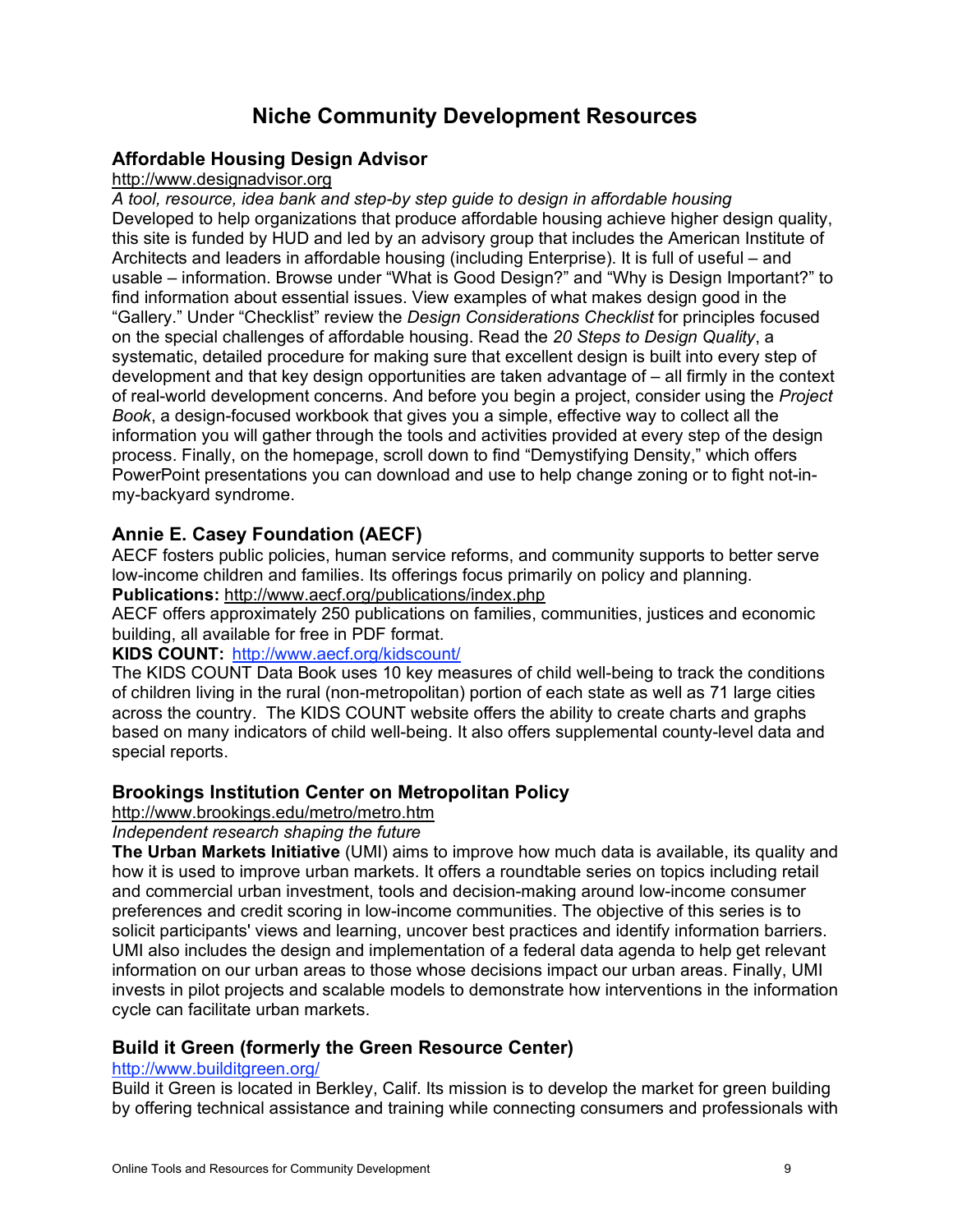all sectors of the green building industry. It offers many free online resources, including an impressive materials database of green products for California.

### **California Community Economic Development Association (CCEDA)**

### http://www.cceda.com/

CCEDA is a statewide membership association comprised of organizations actively engaged in revitalizing California's neighborhoods. It provides members a clearinghouse for information and action that advance the field and elevate the discussion through training and continuing education, technical assistance, advocacy and public policy. The majority of its online resources focus on creating and sustaining Individual Development Accounts.

### **Center for Law and Social Policy (CLASP)**

### www.clasp.org

### *Strengthening policy for low-income families*

CLASP offers hundreds of reports, policy briefs, fact sheets and analyses (1996 – current) on topics such as: childbearing and pregnancy prevention, child care and early education, child support and fathers, child welfare, civil legal assistance, couples and marriage policy, disconnected youth, post-secondary education and training, prisoner re-entry, project for the future of equal justice, welfare policy, work-life and workforce development and transitional jobs.

### **Community Development Software, LLC**

### http://www.communitydevelopmentsoftware.com

Distributors of **Housing Developer Pro**TM and **Neighborhood Survey Pro**TM software. Housing Developer Pro<sup>™</sup> provides the best automation tool for housing rehab specialists. From the information you enter, it automatically produces the documents you need for your project. It creates written specifications and cost estimates, tracks change orders and construction draws, and maintains contacts. Neighborhood Survey Pro™ software provides timely, accurate neighborhood information. Easy to learn and easy to use, it allows you to use volunteers to collect information on a hand-held computer and download it into a secure database.

### **Consortium for Housing and Asset Management (CHAM)**

### http://www.cham.org

### *Information on property and asset management training*

Designed specifically for property managers of community-based organizations and others in the nonprofit housing industry, the CHAM website helps you responsibly own and professionally manage affordable housing. The consortium is a collaboration of Enterprise, LISC and the Neighborhood Reinvestment Corporation. The CHAM website primarily focuses on providing useful resources for property managers, such as links to relevant publications. Examples of the publications include "Should We Accept That Property?" "Making a Match," "The Options of Property Management" and "A Guide for the Management of Low-Income Housing Tax Credits." In addition to publications, it contains special sections on forms and training. Users can download model forms for carrying out day-to-day management activities, as well as search for training opportunities hosted by various organizations in property management.

### **Corporation for Supportive Housing (CSH)**

### http://www.csh.org/

### *Supportive housing, it works*

CSH helps communities create permanent housing with services to prevent and end homelessness. This site offers extensive resources on planning, financing and sustaining supportive housing for a wide variety of populations. The Publications section offers 67 titles, and the Resources Library provides more than 320 resources under seven headings: Capacity Building (25), Housing Development (55), Housing Operations (18), Policy and Advocacy (10), Population Specific (65), Service Planning (17) and Service Operations (27). Of particular value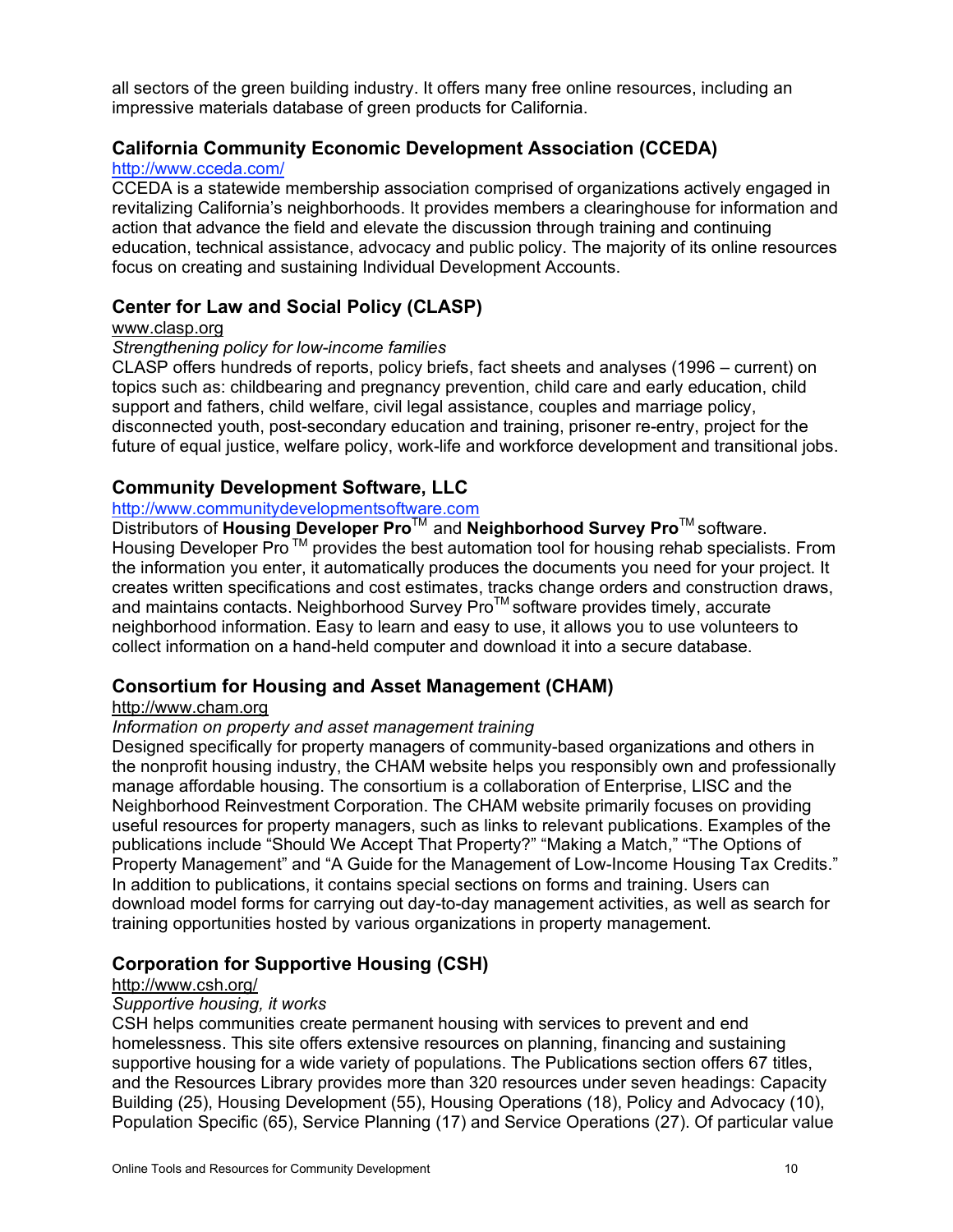### **Development Training Institute (DTI)**

#### http://www.dtinational.org/

DTI was created in 1981 to advance the knowledge and practice of community building in America. It serves the men and women who lead organizations engaged in community building initiatives (including community-based organizations, banks, philanthropic institutions, etc.). Renowned for its training, DTI offers a limited selection of free online resources.

### **Fannie Mae's Home Counselor Online**

### http://www.efanniemae.com/sf/technology/counseling/hco/

#### *Your technology tool of choice*

Home Counselor Online is a highly-regarded housing counseling management tool that electronically links the housing counseling process with the loan process and lender partners. The tool was created for home-buyer counselors and lenders to streamline and electronically manage the process from initial interview through education and reporting. It includes tools to determine financial readiness, assess eligibility for various loans and automatically pull credit reports. It offers a variety of reports, captures data for HUD 9902 reporting, helps track clients as well as produce demographic and financial profiles and allows design and production of custom reports. It is fully supported by Fannie Mae's Customer Contact Center. The tool does require a somewhat lengthy registration. Depending on whether your organization is a counseling agency or a lender, the registration forms are different. You must download, fill out, sign and fax in several forms to receive a user ID and password.

### **Institute for Community Economics (ICE)**

#### http://www.iceclt.org/

ICE is a national community development organization promoting economic justice through community land trusts and community investment. Several resources on creating and sustaining land trusts are available for purchase.

### **National Association of Home Builders (NAHB) Research Center**

http://www.nahbrc.org/marketresearch1.asp?TrackID=&CategoryID=1600&Type=

The NAHB Research Center, wholly-owned subsidiary of the National Association of Home Builders, is dedicated to advancing housing technology and enhancing housing affordability for the benefit of all Americans. It offers programs and technical information on a variety of home types, including green buildings, and its Tool Base Services (www.toolbase.org) is a database with a multitude of resources on construction.

### **National Council of State Housing Agencies (NCSHA)**

#### http://www.ncsha.org/

NCSHA is a national, nonprofit organization created by the nation's state Housing Finance Agencies to assist them in increasing housing opportunities for lower-income and underserved people through the financing, development and preservation of affordable housing. NCSHA offers conferences annually and a limited number of publications for sale.

### **National Coalition for the Homeless (NCH)**

### http://www.nationalhomeless.org/

NCH publishes a variety of fact sheets about homelessness (mostly from 2003) and offers explanations of policy initiatives, as well as action alerts and advocacy toolkits. It also offers an archive of the stories of homeless people.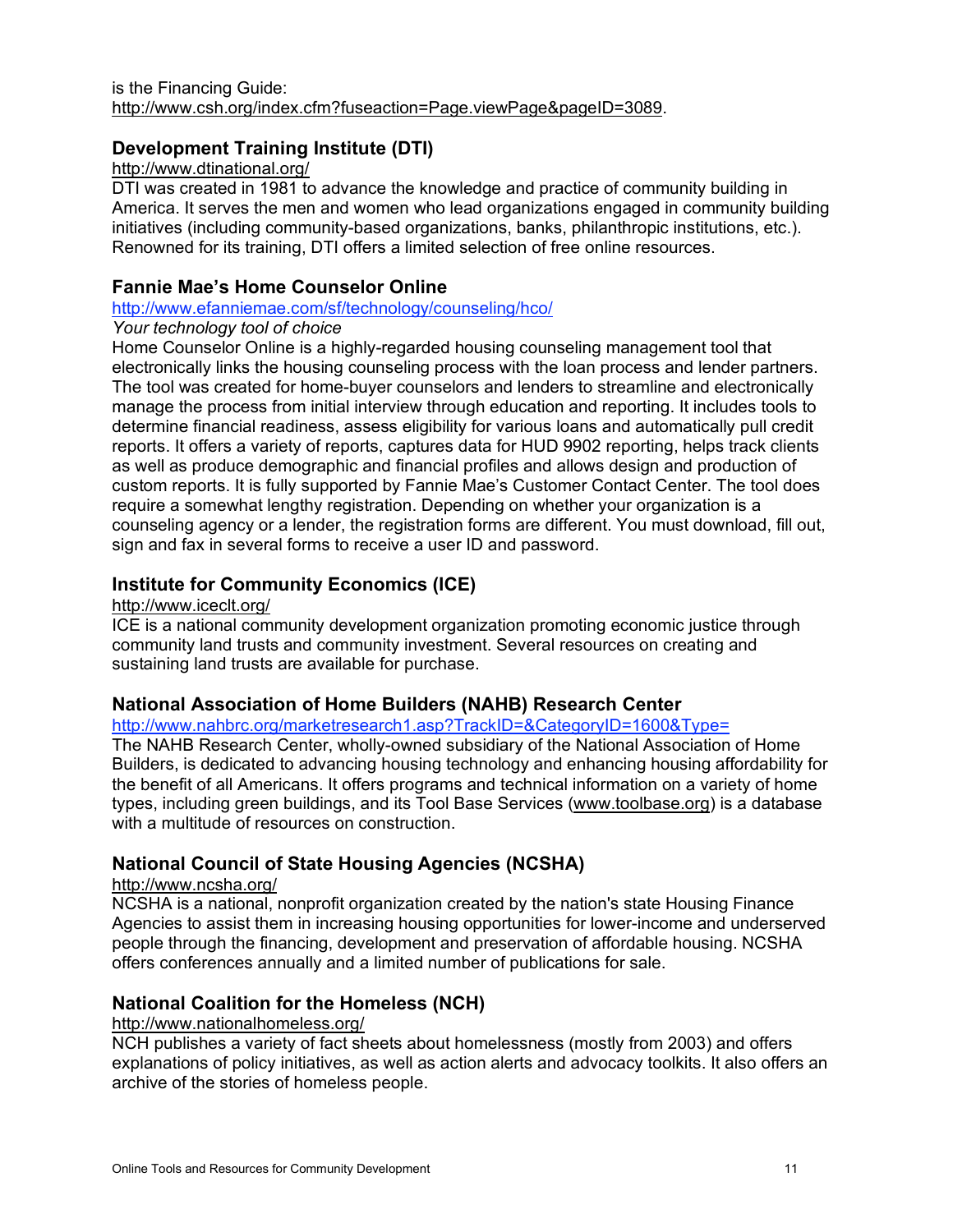### **National Low Income Housing Coalition (NLIHC)**

http://www.nlihc.org/

#### *Dedicated solely to ending America's affordable housing crisis*

NLIHC's policy agenda is organized around five priority areas (preservation, production, public housing, vouchers and housing plus services), whose corresponding committees, composed of NLIHC members, review policy proposals and make recommendations to the NLIHC Board of Directors on policy positions the coalition will take. Publications are available to download for free or purchase for a minimal charge, including its annual "Out of Reach" report on the income and rental housing data for the United States.

### **National Neighborhood Coalition (NNC)**

### http://www.neighborhoodcoalition.org/

### *The voice for neighborhoods*

NNC is a membership organization that convenes people and organizations concerned about neighborhoods, provides information about programs and policies and advocates for neighborhoods and community and neighborhood-based organizations. It offers quite a selection of reports, information and even a toolkit on smart growth. Otherwise, it publishes a quarterly magazine, *Connectivity People and Places*, for its members.

### **Nonprofit Risk Management (NRM) Center**

### www.nonprofitrisk.org

The NRM Center was established to provide assistance and resources for community-serving nonprofit organizations.

**Tutorials**: http://nonprofitrisk.org/tutorials/tutorials.htm

NRM offers five free tutorials: Accident Response, Basic Risk Management, Workplace Safety, Volunteer Risk Management and Business Continuity Planning.

### **PolicyLink**

### www.policylink.org

PolicyLink is a national nonprofit research, communications, capacity building, and advocacy organization working to advance policies to achieve economic and social equity. **Publications:** http://www.policylink.org/publications.html

It offers a selection of publications, all free in PDF form and most available in print for a minimal charge. Subjects include promoting healthy communities, offering economic opportunity, community policing, smart growth and social equity.

### **Equitable Development Toolkit:** http://www.policylink.org/EDTK/tools.html

Geared primarily towards community builders, this offers background and information on a set of policy options to advance economic and social equity. Users can research and reference 23 topics, explained in terms of what they are, why they are helpful, how to use them, financing options, keys to success, challenges, policy suggestions and sample tools in action. Topics include: Brownfields, Minority Contracting, Real Estate Transfer Taxes, Local Hiring Strategies, Affordable Housing Development 101, Expiring Use, Commercial Stabilization, Community Mapping, CDFIs, Eviction Controls, Code Enforcement, Living Wage Provisions, Rent Controls, CRA, Inclusionary Zoning, Housing Trust Funds and Community Land Trusts.

### **Recapitalization Advisors Inc.**

### http://www.recapadvisors.com/default.asp

*Recapitalizing and preserving existing affordable housing via innovative financial transactions* Under the "Learn" section, Recapitalization Advisors offers an extensive complete library of free documents describing the basics of affordable housing, the need, various federal programs, as well as a lengthy glossary.